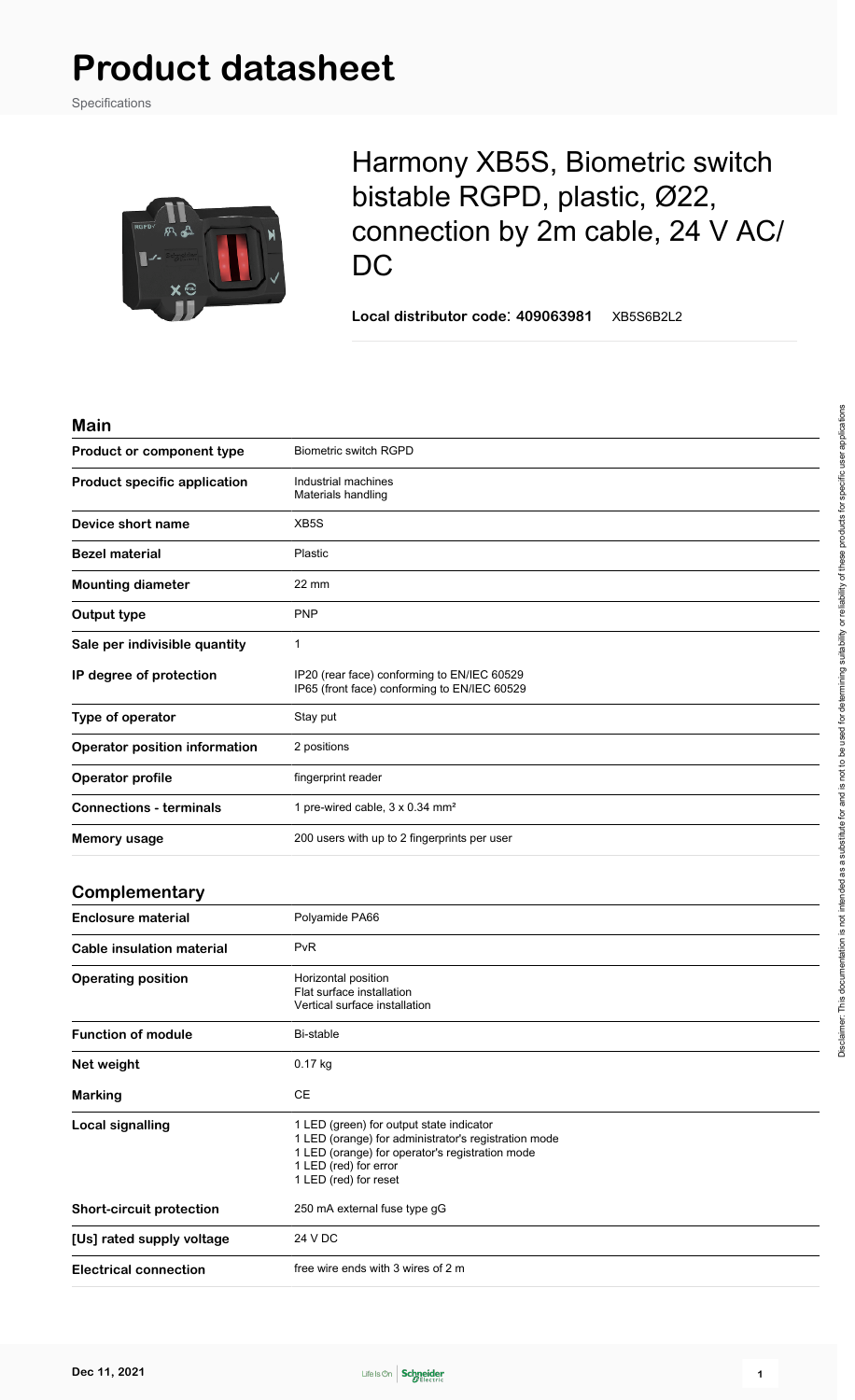| <b>Supply voltage limits</b>     | 2030 V DC                                                |
|----------------------------------|----------------------------------------------------------|
| <b>Protection type</b>           | Short-circuit<br>Reverse polarity<br>Overload protection |
| <b>Maximum switching current</b> | 200 mA                                                   |
| [Ures] residual voltage          | 1 V closed state                                         |
| <b>Current consumption</b>       | $\le$ 70 mA no-load                                      |
| Maximum delay first up           | $3 s + 0.5$ ms per user registered                       |
| <b>Maximum delay recovery</b>    | 1.5s                                                     |
| Maximum delay response           | 1.5s                                                     |

#### **Environment**

| Range of product                         | Harmony XB5S                                                                                       |
|------------------------------------------|----------------------------------------------------------------------------------------------------|
| Ambient air temperature for<br>storage   | $-2570 °C$                                                                                         |
| Ambient air temperature for<br>operation | $-550 °C$                                                                                          |
| <b>NEMA</b> degree of protection         | NEMA <sub>12</sub>                                                                                 |
| <b>Standards</b>                         | IEC 61000-6-4<br>IEC 61000-6-2                                                                     |
| <b>Product certifications</b>            | UL<br><b>CSA</b>                                                                                   |
| <b>Vibration resistance</b>              | $+/-$ 3 mm (f= 59 Hz) conforming to IEC 60068-2-6<br>1 gn (f= 9500 Hz) conforming to IEC 60068-2-6 |
| <b>Shock resistance</b>                  | 50 gn 11 ms conforming to IEC 60068-2-27                                                           |

# **Packing Units**

| Unit Type of Package 1              | <b>PCE</b>      |
|-------------------------------------|-----------------|
| Number of Units in Package 1        | 1               |
| Package 1 Weight                    | 198 g           |
| Package 1 Height                    | 6.5 cm          |
| Package 1 width                     | 9.8 cm          |
| Package 1 Length                    | 18.5 cm         |
| <b>Unit Type of Package 2</b>       | S <sub>02</sub> |
| <b>Number of Units in Package 2</b> | 8               |
| Package 2 Weight                    | 1.906 kg        |
| Package 2 Height                    | $15 \text{ cm}$ |
| Package 2 width                     | 30 cm           |
| Package 2 Length                    | 40 cm           |
|                                     |                 |

### **Offer Sustainability**

| <b>REACh Regulation</b>           | <b>REACh Declaration</b>                |  |
|-----------------------------------|-----------------------------------------|--|
| <b>EU RoHS Directive</b>          | Compliant<br><b>EU RoHS Declaration</b> |  |
| <b>Mercury free</b>               | Yes                                     |  |
| <b>RoHS</b> exemption information | Yes                                     |  |
| <b>China RoHS Regulation</b>      | <b>China RoHS declaration</b>           |  |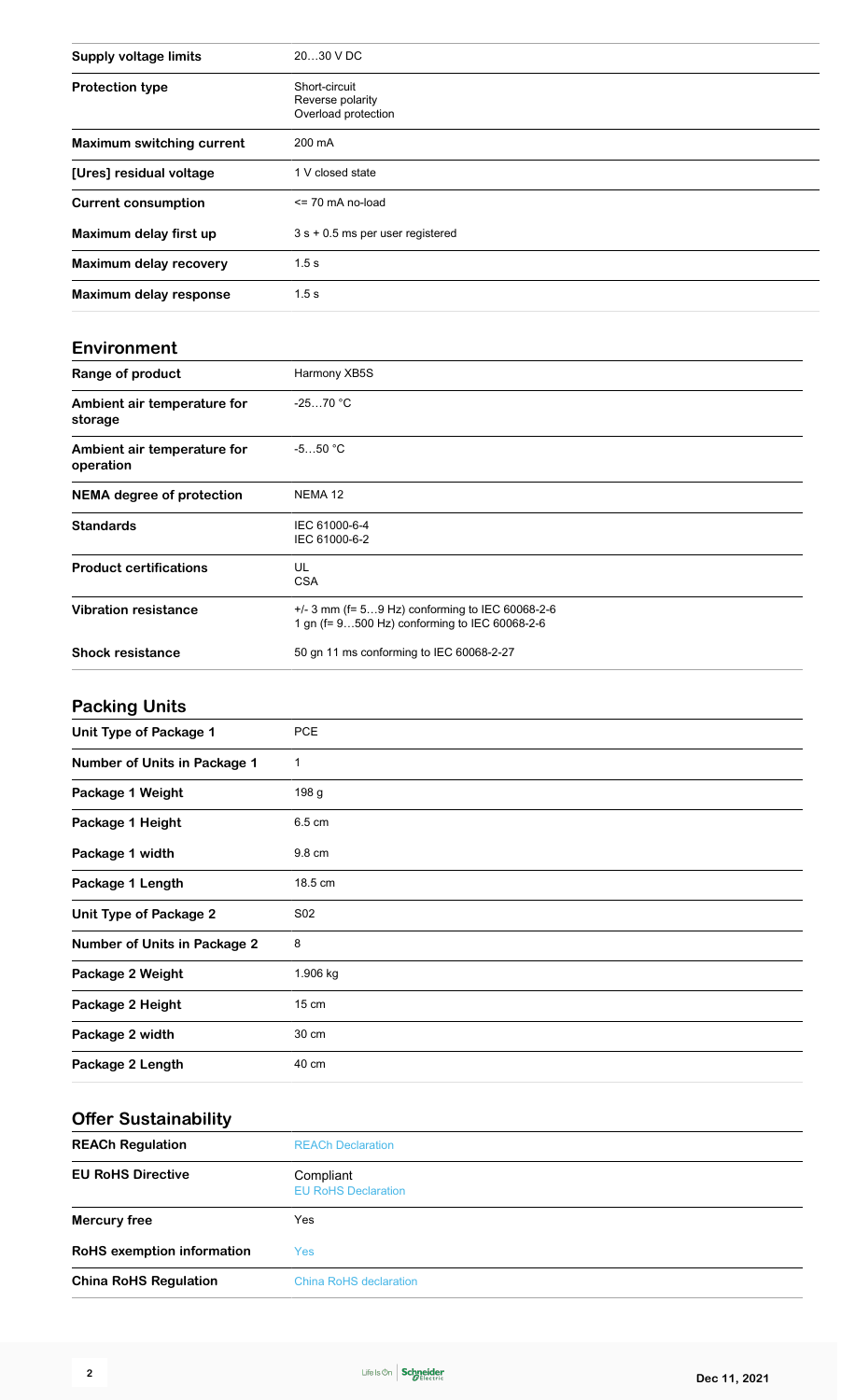**WEEE** The product must be disposed on European Union markets following specific waste collection and never end up in rubbish bins

### **Contractual warranty**

**Warranty** 18 months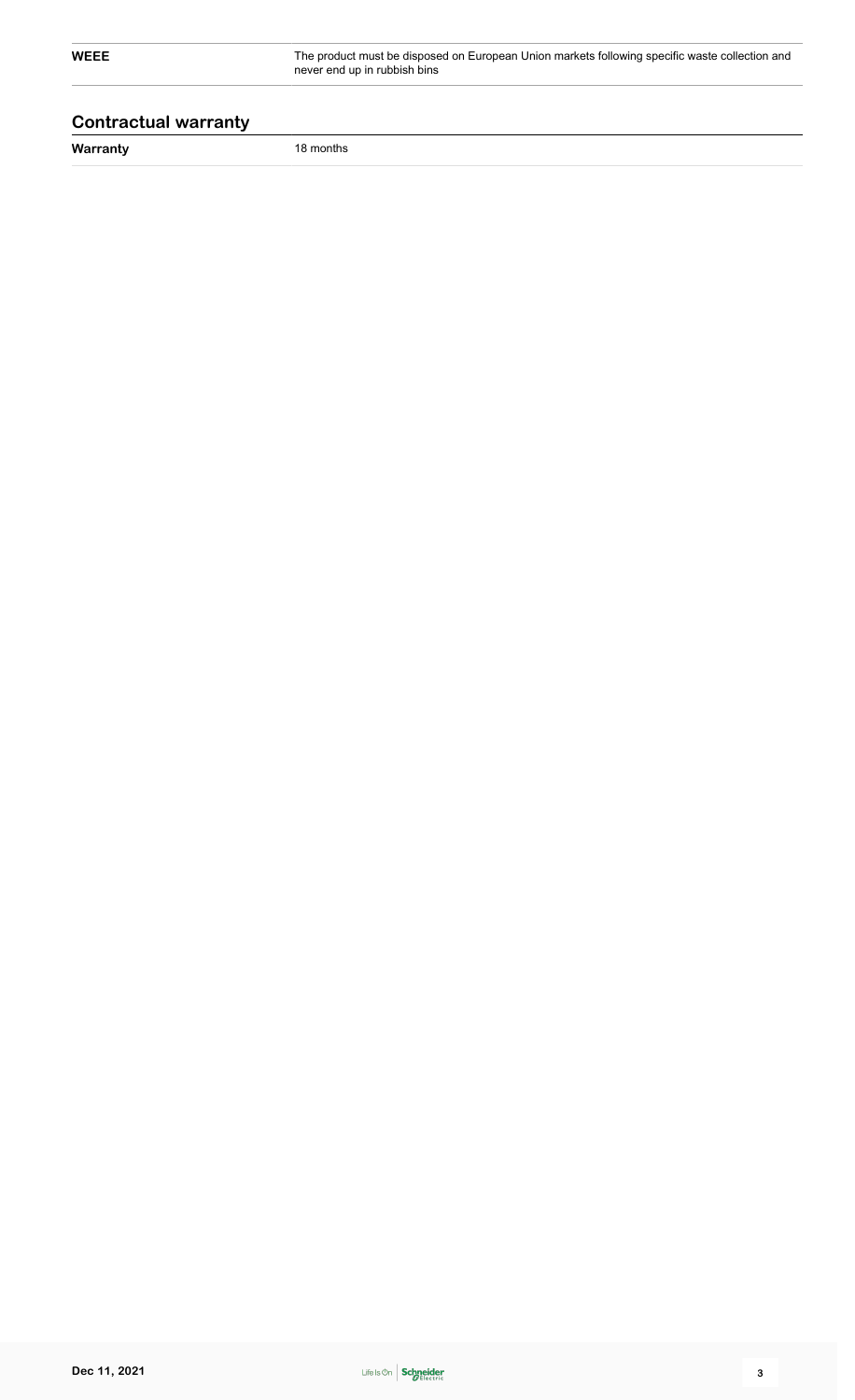**Product datasheet**

Dimensions Drawings

#### **Dimensions of Biometric Switches**



**e:** 1 to 6 mm / 0.04 to 0.24 in.